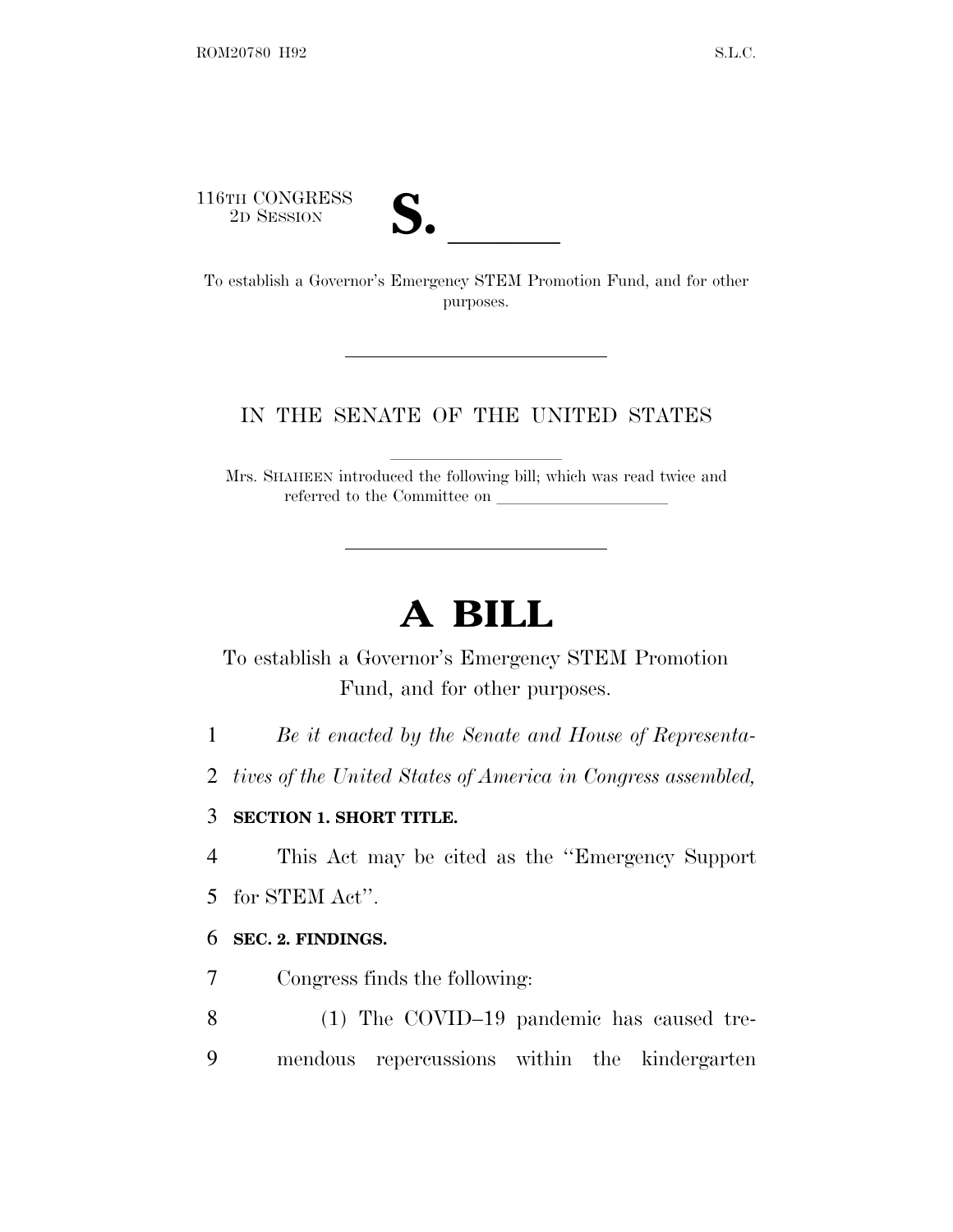ROM20780 H92 S.L.C.

| through grade 12 education system of the United        |
|--------------------------------------------------------|
| States.                                                |
| (2) It is imperative to support hands-on learn-        |
| ing opportunities in science, technology, engineering, |
| and mathematics (referred to in this section as        |
| "STEM") education through programs that—               |
| (A) provide innovative experiences for stu-            |
| dents;                                                 |
| (B) have strong track records of success;              |
| and                                                    |
| (C) typically include non-profit partner-              |
| ships among the schools, non-profit organiza-          |
| tions, and private businesses.                         |
| (3) Due to the severe economic damage caused           |
| by the COVID-19 pandemic to organizations offer-       |
| ing STEM programs, these programs now face sig-        |
| nificant funding challenges.                           |
| $(4)$ The long term effects of the COVID-19            |
| pandemic will be felt for years to come without pub-   |
| lic economic educational support to help these types   |
| of STEM opportunities.                                 |
| (5) Lack of investment in these critical pro-          |
|                                                        |
| grams will lead to limited innovative learning oppor-  |
|                                                        |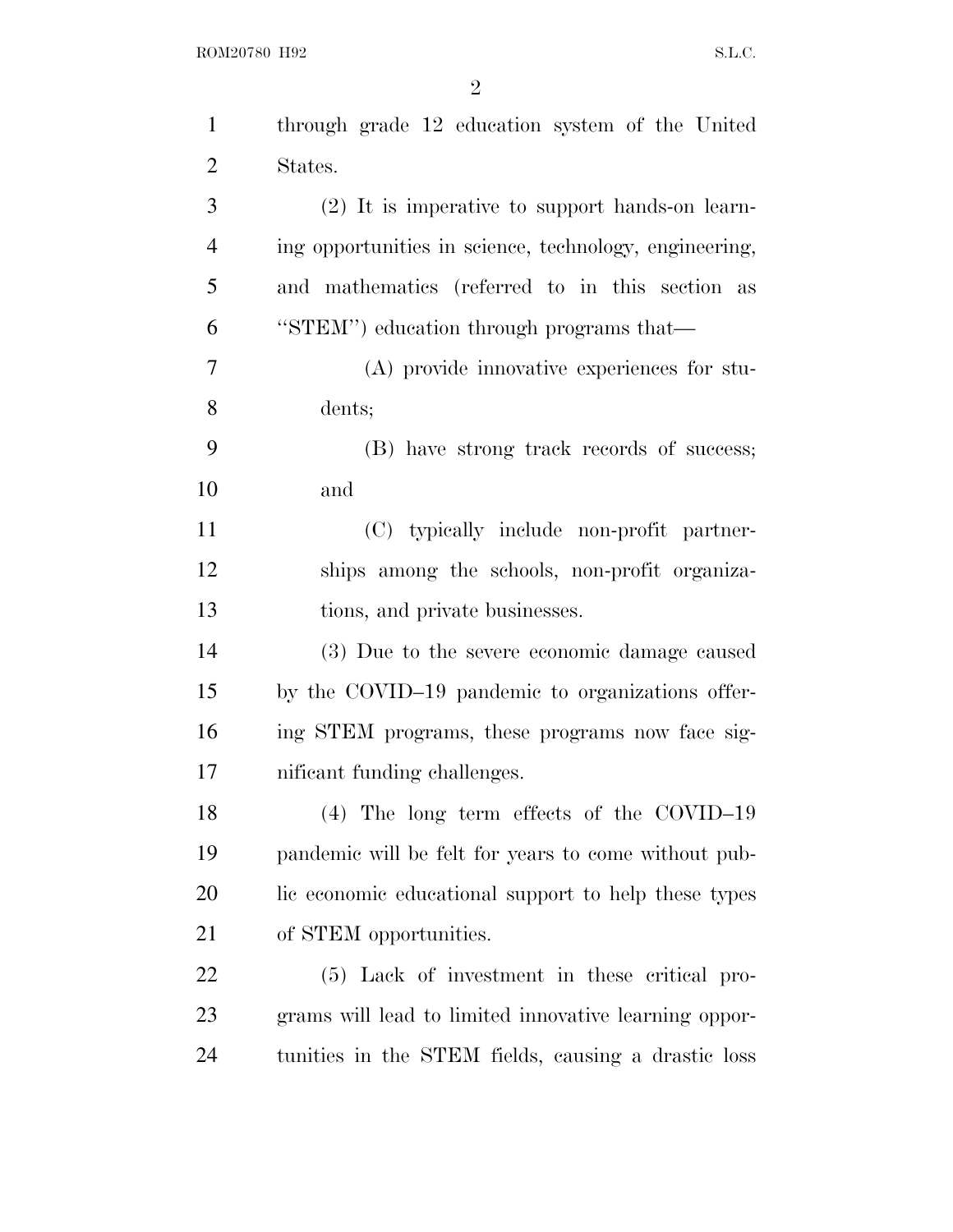| $\mathbf{1}$   | of technical and professional skills training for this |
|----------------|--------------------------------------------------------|
| $\overline{2}$ | generation of students.                                |
| 3              | SEC. 3. GOVERNOR'S EMERGENCY STEM PROMOTION            |
| $\overline{4}$ | FUND.                                                  |
| 5              | (a) DEFINITIONS.—In this section:                      |
| 6              | (1) ESEA TERMS.—The terms "elementary                  |
| 7              | school", "high school", "secondary school", and        |
| 8              | "State" have the meanings given the terms in sec-      |
| 9              | tion 8101 of the Elementary and Secondary Edu-         |
| 10             | cation Act of 1965 (20 U.S.C. 7801).                   |
| 11             | (2) ELIGIBLE NONPROFIT PROGRAM.—The                    |
| 12             | term "eligible nonprofit program"—                     |
| 13             | (A) means a nonprofit program serving                  |
| 14             | prekindergarten, elementary school, or sec-            |
| 15             | ondary school students; and                            |
| 16             | (B) includes a program described in sub-               |
| 17             | paragraph (A) that covers the continuum of             |
| 18             | education from prekindergarten through high            |
| 19             | school and is available in every State.                |
| 20             | (3) ELIGIBLE PUBLIC SCHOOL.—The term "eli-             |
| 21             | gible public school" means a public elementary         |
| 22             | school or secondary school.                            |
| 23             | (4) SECRETARY.—The term "Secretary" means              |
| 24             | the Secretary of Education.                            |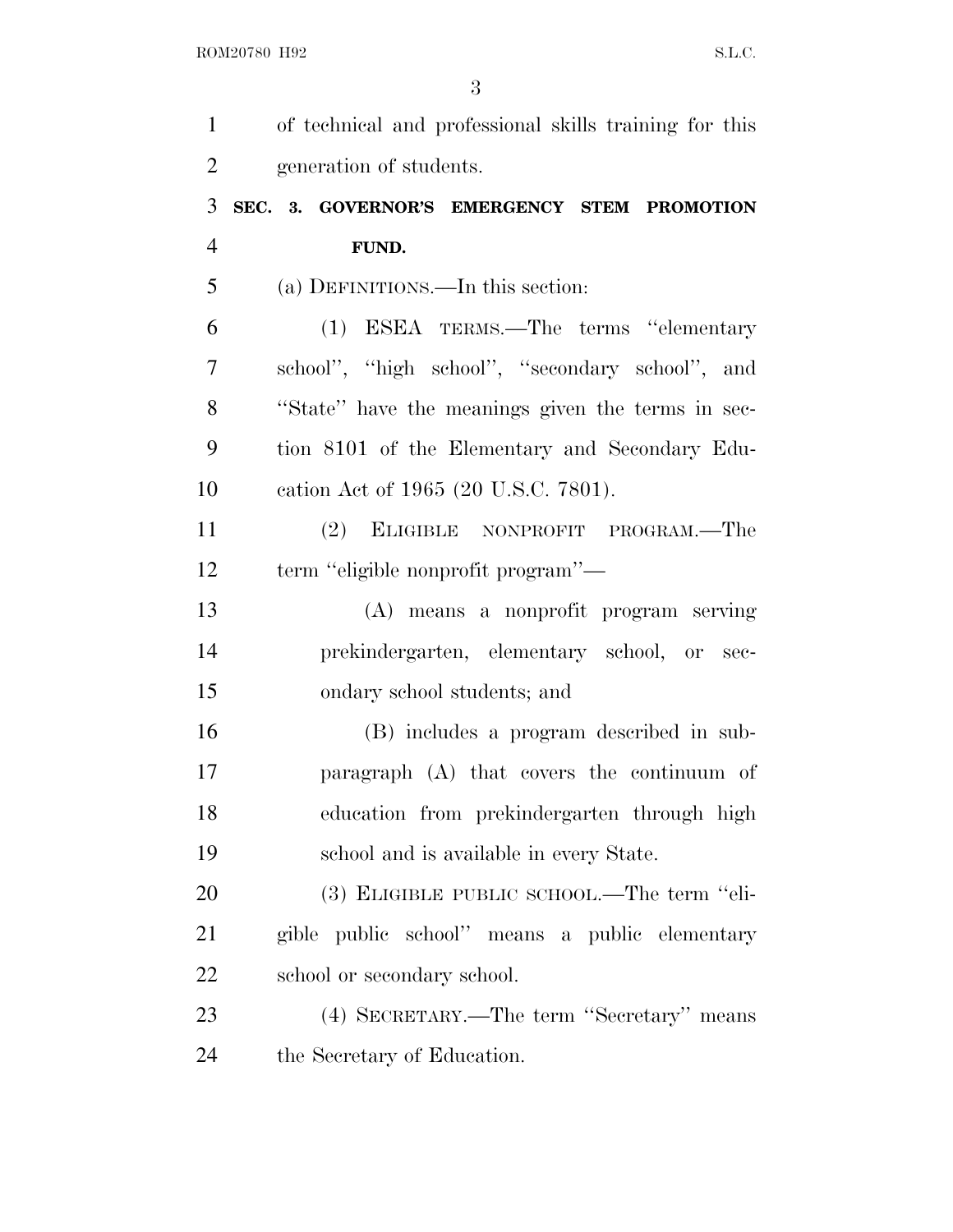| $\mathbf{1}$   | (5) STEM.—The term "STEM" means science,                |
|----------------|---------------------------------------------------------|
| $\overline{2}$ | technology, engineering, and mathematics.               |
| 3              | (b) GRANTS AUTHORIZED.                                  |
| $\overline{4}$ | (1) IN GENERAL.-From amounts made avail-                |
| 5              | able under subsection (e), the Secretary shall make     |
| 6              | Emergency STEM Promotion grants to the Gov-             |
| 7              | ernor of each State with an approved application.       |
| 8              | (2) TIMING.—The Secretary shall issue a notice          |
| 9              | inviting applications not later than 30 days after the  |
| 10             | date of enactment of this Act and shall award grants    |
| 11             | by not later than 30 days after the issuance of the     |
| 12             | notice.                                                 |
| 13             | (3) AMOUNT.—Each State with an approved                 |
| 14             | application shall receive a grant under paragraph $(1)$ |
| 15             | in an amount that bears the same relation to the        |
| 16             | amounts made available under subsection (e) as the      |
| 17             | number of children aged 5 through 17 in the State       |
| 18             | bears to the number of such children in all States      |
| 19             | with approved applications.                             |
| 20             | (c) USE OF FUNDS.—                                      |
| 21             | (1) IN GENERAL.—A State receiving a grant               |
| 22             | under subsection $(b)$ —                                |
| 23             | $(A)$ shall use not less than 90 percent of             |
| 24             | such grant funds to provide subgrants to eligi-         |
| 25             | ble public schools or eligible nonprofit programs       |
|                |                                                         |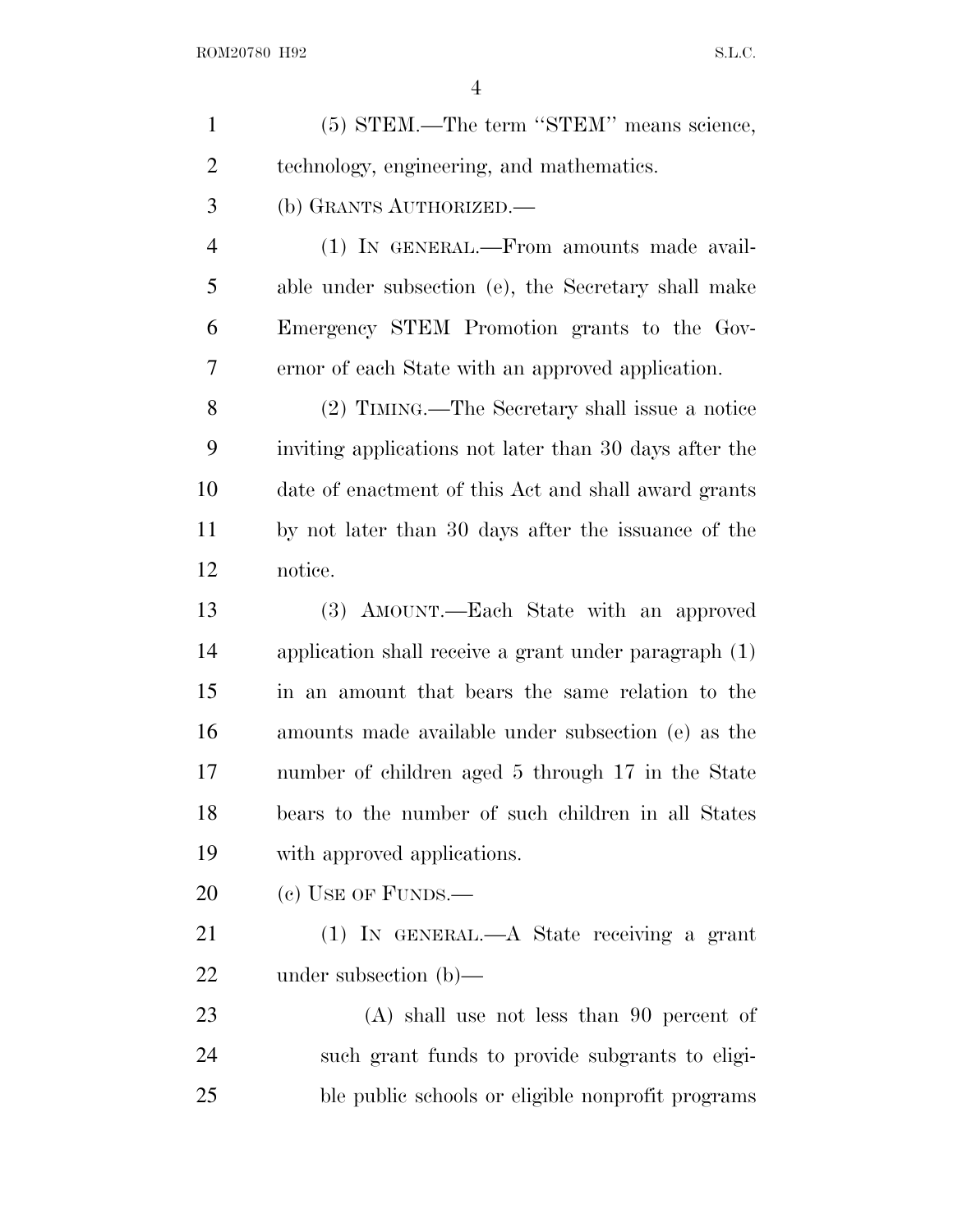| $\mathbf{1}$   | to support hands-on learning opportunities in        |
|----------------|------------------------------------------------------|
| $\overline{2}$ | STEM education, including via remote learning,       |
| 3              | after-school activities, and innovative learning     |
| $\overline{4}$ | opportunities such as robotics competitions; and     |
| 5              | (B) may reserve—                                     |
| 6              | $(i)$ not more than one-half of 1 per-               |
| $\tau$         | cent for administrative costs; and                   |
| 8              | (ii) the remainder of any funds not                  |
| 9              | used in accordance with clause (i) or sub-           |
| 10             | paragraph (A) for emergency needs, as de-            |
| 11             | termined by the State educational agency.            |
| 12             | (2) AWARD BASIS.—In awarding subgrants               |
| 13             | under this subsection, a State shall ensure that the |
| 14             | majority of subgrant funds provided by the State are |
| 15             | $to-$                                                |
| 16             | (A) eligible public schools that—                    |
| 17             | (i) are implementing comprehensive                   |
| 18             | support and improvement activities and               |
| 19             | targeted support and improvement activi-             |
| 20             | ties under section $1111(d)$ of the Elemen-          |
| 21             | tary and Secondary Education Act of 1965             |
| 22             | $(20 \text{ U.S.C. } 6311(d));$ or                   |
| 23             | (ii) serve high percentages of students              |
| 24             | who are eligible for a free or reduced price         |
| 25             | lunch under the Richard B. Russell Na-               |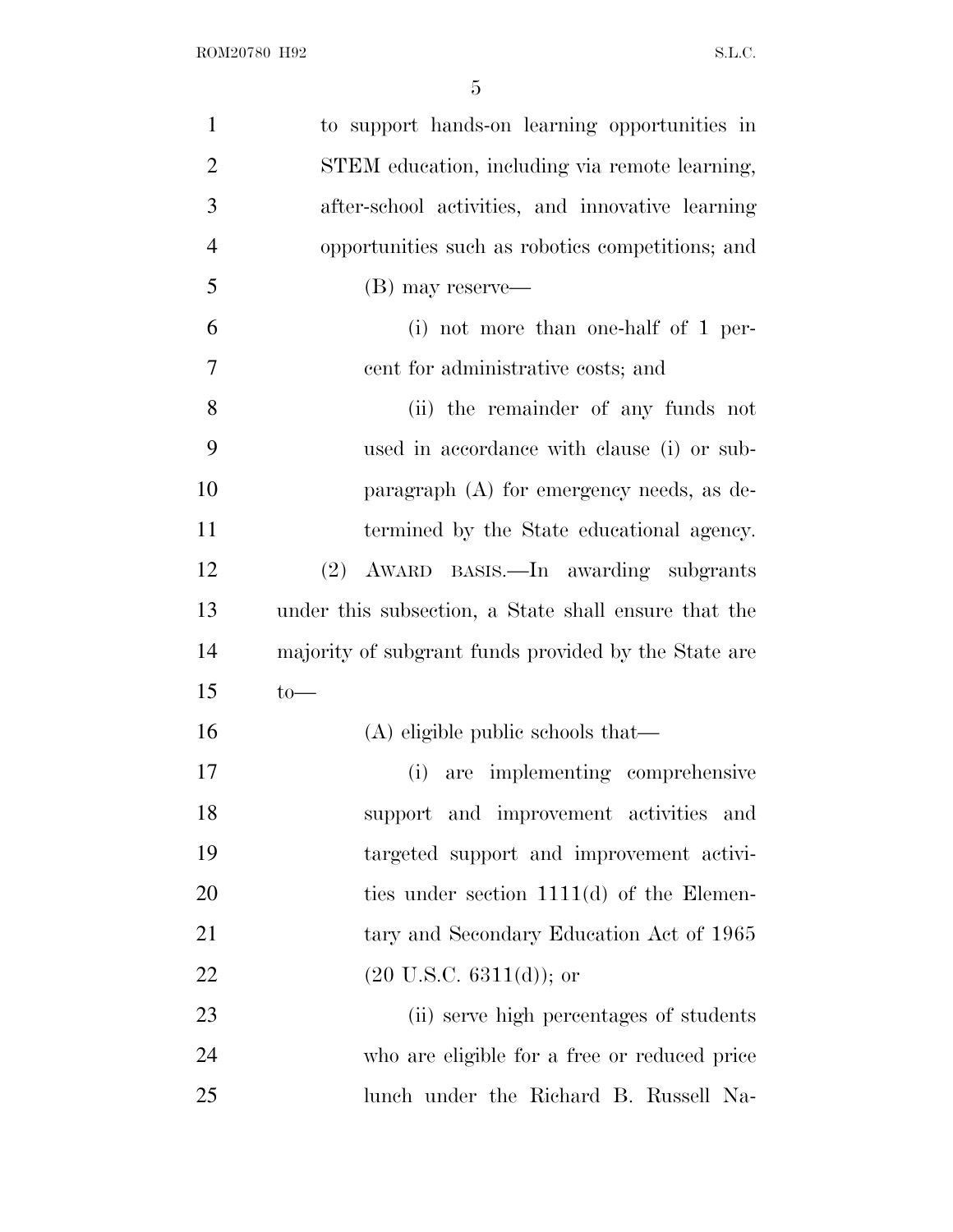| $\mathbf{1}$   | tional School Lunch Act (42 U.S.C. 1751)                    |
|----------------|-------------------------------------------------------------|
| $\overline{2}$ | et seq.) (which, in the case of a high                      |
| 3              | school, may be calculated using comparable                  |
| $\overline{4}$ | data from the schools that feed into the                    |
| 5              | high school); or                                            |
| 6              | (B) eligible nonprofit programs serving                     |
| $\tau$         | students that attend eligible public schools de-            |
| 8              | scribed in subparagraph $(A)$ .                             |
| 9              | (3) MATCHING FUNDS REQUIRED.—                               |
| 10             | (A) IN GENERAL.—Each eligible public                        |
| 11             | school or eligible nonprofit program receiving a            |
| 12             | subgrant under this subsection shall provide, to-           |
| 13             | ward the cost of the activities assisted under              |
| 14             | the subgrant, an amount equal to 100 percent                |
| 15             | of the amount of the subgrant funds.                        |
| 16             | (B) PAYMENT BY LOCAL EDUCATIONAL                            |
| 17             | AGENCY.—The matching funds required under                   |
| 18             | subparagraph (A) for an eligible public school              |
| 19             | may be provided by the eligible public school or            |
| 20             | by the local educational agency that serves such            |
| 21             | school.                                                     |
| 22             | (d) REALLOCATION.—A State shall return to the Sec-          |
| 23             | retary any funds received under this section that the State |
| 24             | does not award within 2 years of receiving such funds and   |